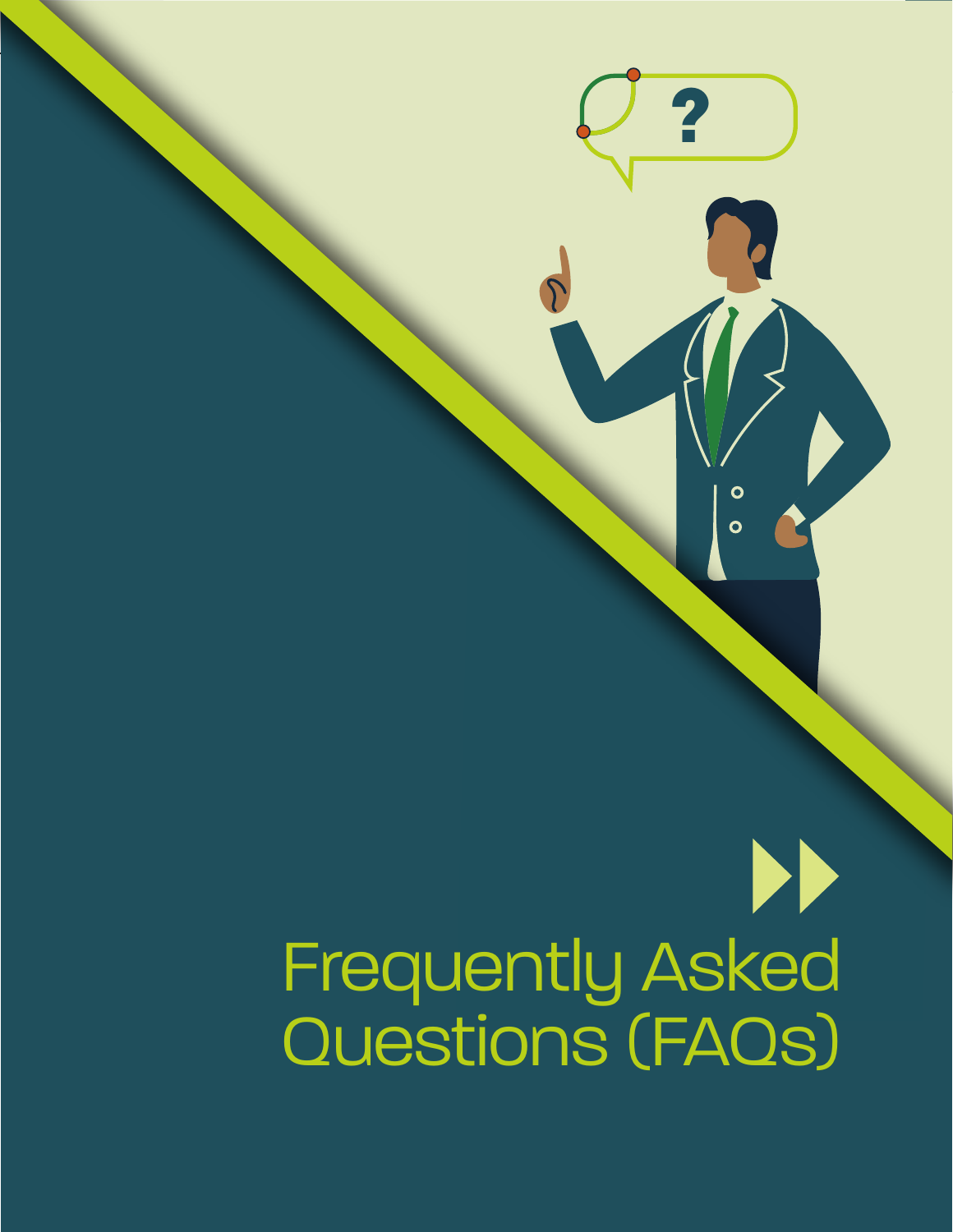Frequently Asked Questions

# FAST Overview

#### **What is "Freeway And Street-based Transit"?**

Freeway And Street-based Transit – or "FAST" – is a scalable approach for quickly integrating "transit advantage" infrastructure along the roadway system to support enhanced transit service. The "FAST" approach prioritizes transit efficiency and reliability while improving mobility for all users.

#### **What are some examples of "transit advantage" infrastructure?**

A Freeway And Street-based Transit (FAST) corridor incorporates one or more "transit advantages," which are purposeful, scalable infrastructure investments to keep transit moving, including transit priority lanes and shoulders, such as the growing Bus On Shoulder System (BOSS) in the Triangle, as well as direct access ramps, transit signal priority and queue jumps at intersections, and near-level boarding at transit stops and stations.

#### **How do FAST corridors compare with, and complement, Bus Rapid Transit (BRT)?**

*Bus Rapid Transit (BRT)* is a highly visible, concentrated corridor investment with extensive transit advantage infrastructure, served by one or more frequent transit routes. Communities can augment BRT with complementary land use policies to focus development. The Triangle area will activate more than 25 miles of BRT this decade, and other areas are exploring BRT.

*A Freeway And Street-based Transit (FAST) corridor* can effectively provide a low-cost regional extension of and complement to bus rapid transit by enhancing non-BRT roadway segments with varying degrees of transit advantage infrastructure. An example FAST network concept in the Triangle envisions an interconnected regional transit network along 10 area roadways that links to the 5 BRT corridors and future commuter rail.

#### **What are trunkline segments?**

Trunkline segments are corridors that are shared by multiple transit routes. FAST routes could utilize BRT infrastructure creating a trunkline to enhance speed and reliability while eliminating the need to transfer.

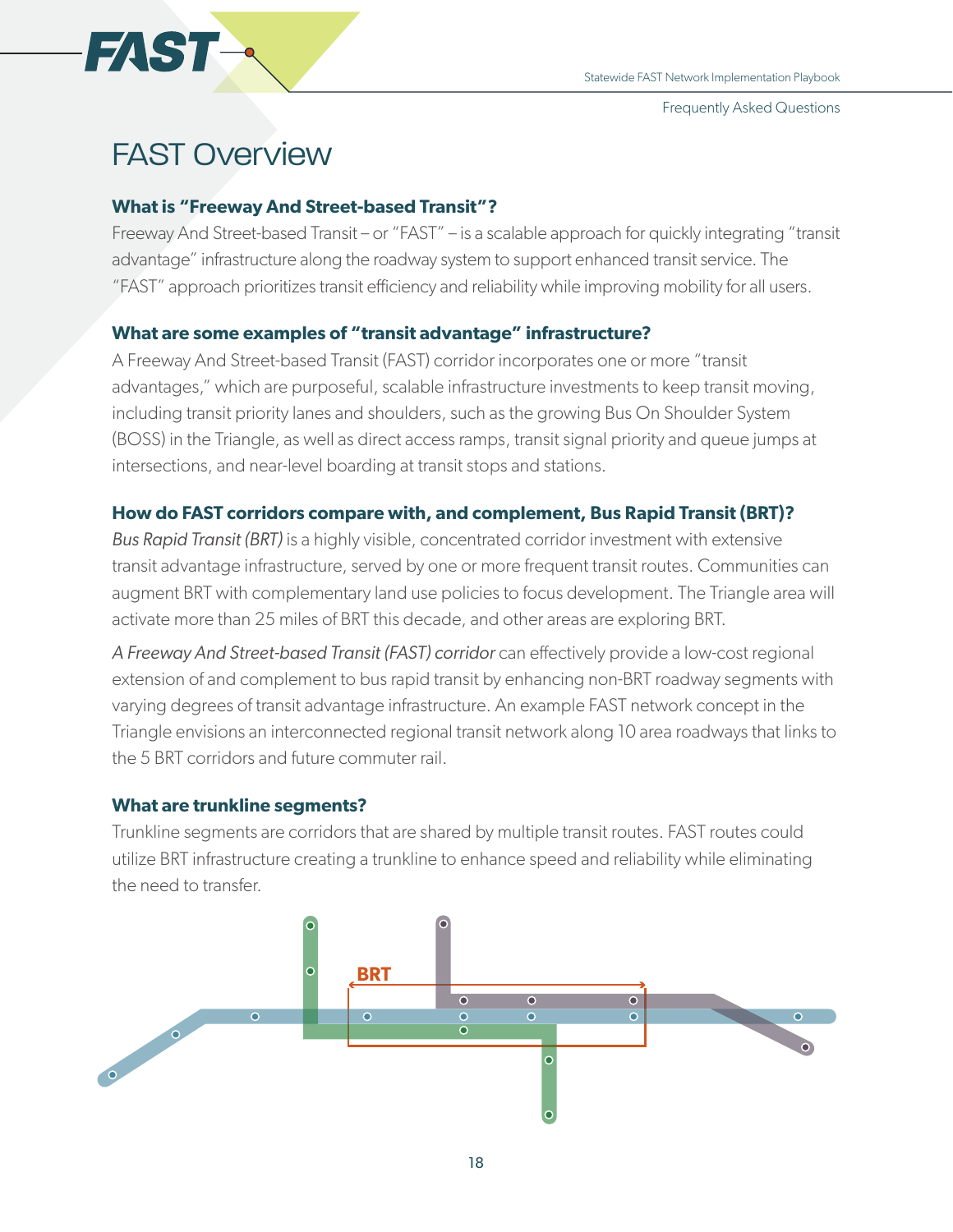

Frequently Asked Questions

## **What is a regional FAST network?**

A regional FAST network is a series of interconnected FAST corridors with transit advantage infrastructure that can deliver rapid, frequent, and easy-to-use bus service. A FAST network leverages and improves the roadway system to connect and optimize current and future transit investments, including bus rapid transit and passenger rail, along with complementary services including vanpools and micro-transit.

Creating a regional FAST network accelerates new connections and expands overall transit network benefits, optimizing the user experience.

#### **Can the development of regional FAST networks improve equity for a community?**

Regional FAST networks will enable metropolitan areas to quickly create or expand an enhanced, interconnected regional transit system. Doing so will provide improved mobility options to more people, which increases equity and helps optimize a community's investment in public transit.

The FAST approach prioritizes scalability and cost-effectiveness, with a focus on maximizing network benefits to rapidly provide higher quality transit to as many people as possible, as quickly as possible.

# FAST study and implementation

## **What are the goals of the 2020 FAST network study?**

The 2020 regional FAST network study was designed to inspire, inform, and advance new ideas for improving mobility by providing an example framework for institutionalizing transit accommodations. The study objectives were to develop and illustrate an example regional FAST network, create a guidance framework for quickly implementing transit advantages for communities in North Carolina, and help institutionalize transit priority measures in the statewide planning and development process.

# **How was the example regional FAST network in the Research Triangle area developed?**

The proposed corridors in the example FAST network for the Research Triangle region were identified through a robust technical process that reviewed existing roadway footprints and proposed enhancements, transit, land use, population, employment, travel, and other considerations that highlight potential demand for enhanced transit. The corridors were also reviewed for the potential to accelerate new connections and expand overall network benefits across the regional roadway system.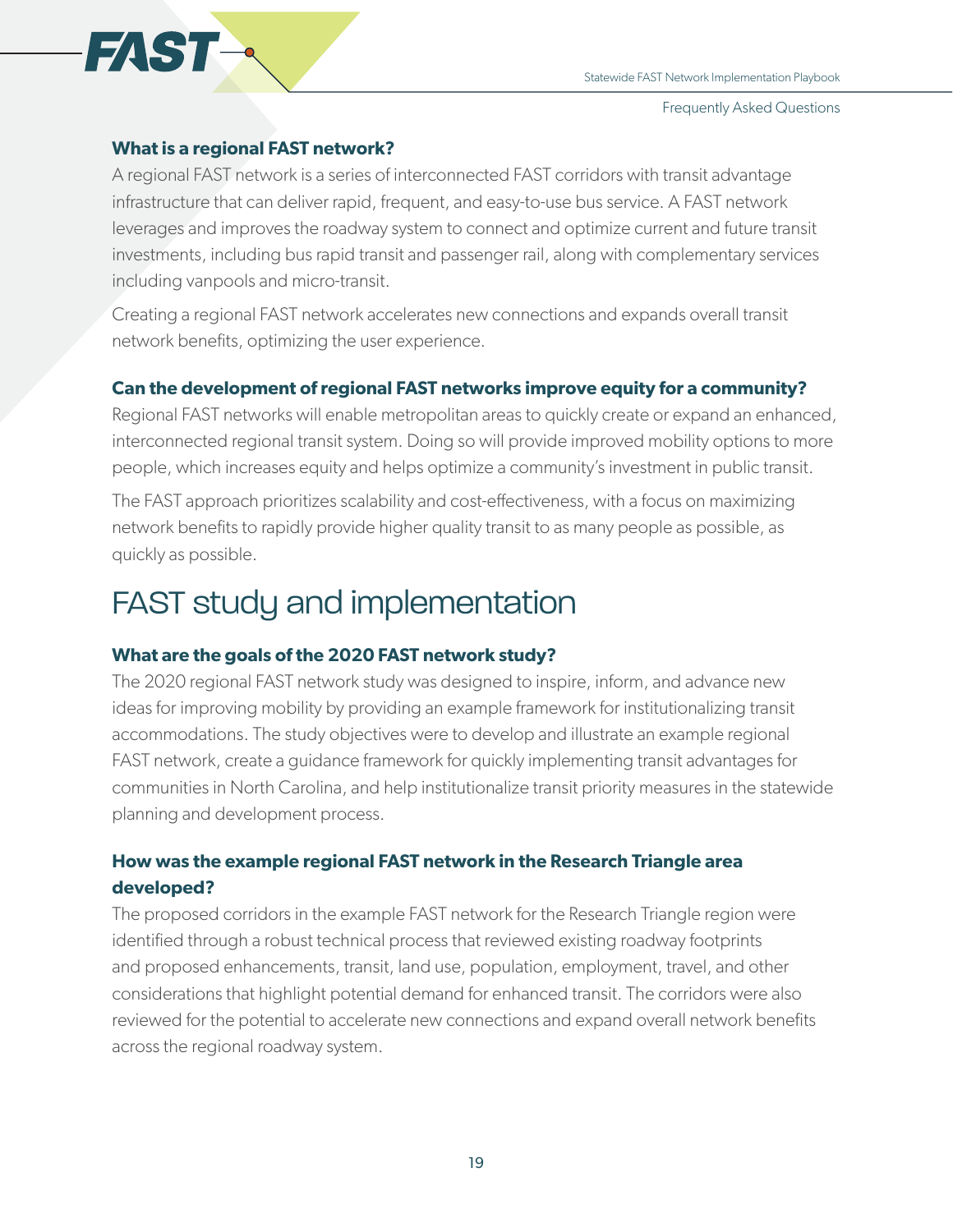

Frequently Asked Questions

# **How can the 2020 FAST network study inform local and regional transportation planning efforts?**

In the Triangle region, transportation partners can incorporate proposed FAST investment concepts into developing transit plans and corridor studies, and pursue the integration of FAST infrastructure into statewide-funded projects in the Strategic Transportation Improvement Program (STIP).

All regions of the state can utilize the FAST approach to help instill a transit focus in the design and construction of roadway projects, incorporate transit elements into traffic operations including improved trunkline segments, and identify opportunities to enhance and connect regional transit.

#### **How will NCDOT support the implementation of the FAST approach?**

NCDOT is committed to making North Carolina's roadways work better for public transit and supports the creation of FAST networks in metropolitan areas across the state. NCDOT is revising the state Roadway Design Manual to include transit advantage elements, and is pursuing changes in the Complete Streets policy to include transit options.